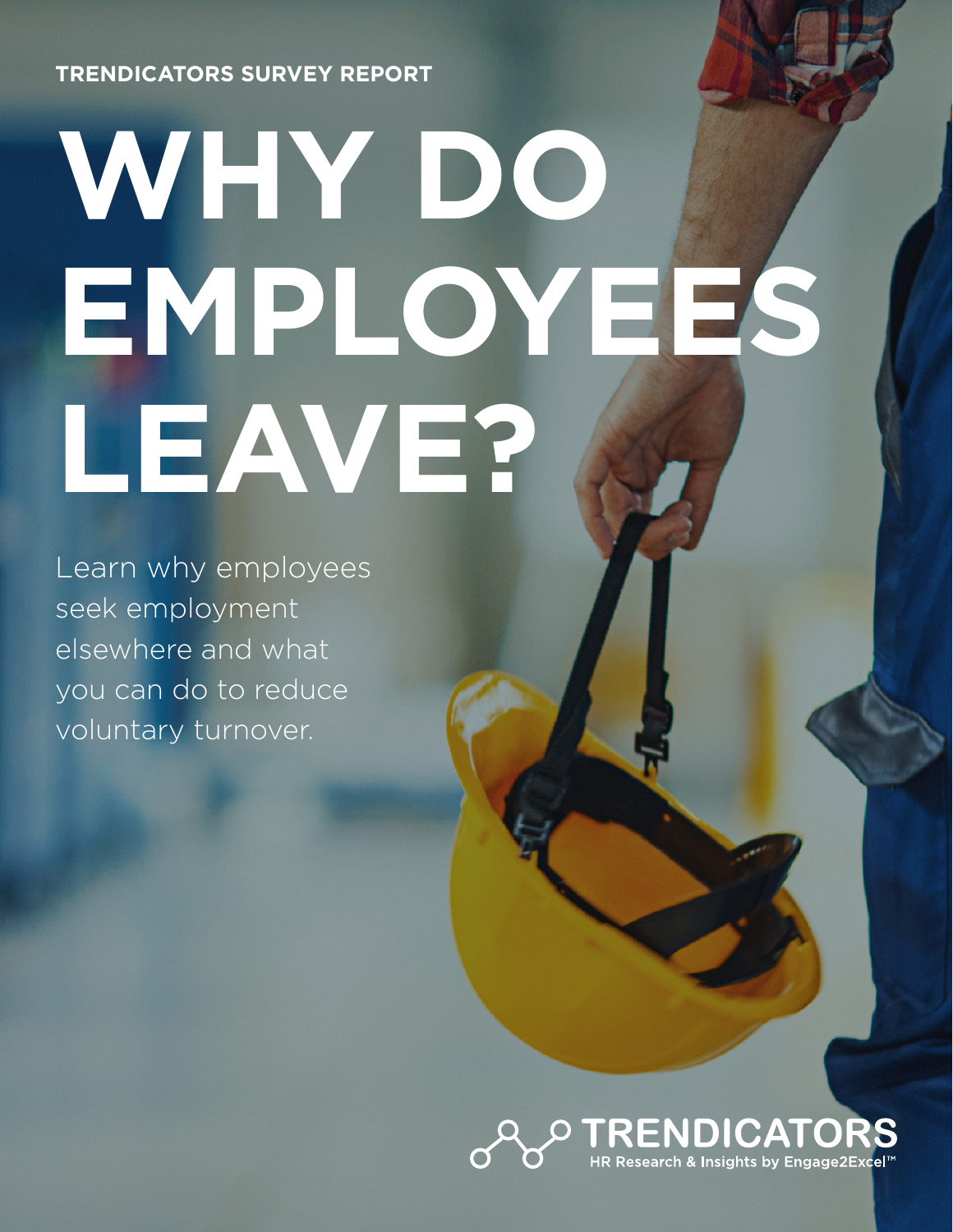# The Current Retention Challenge

25% of employees will leave their jobs in 2018\*

**77%** of that turnover could be prevented by employers\*

WHAT CAN HR LEADERS DO TO STEM THE TIDE OF VOLUNTARY TURNOVER?

This eBook analyzes results from a survey of 5,000 U.S. employees and presents practical ideas for improving retention that are easy and inexpensive to implement.

© COPYRIGHT 2018 ENGAGE2EXCEL, INC. ALL RIGHTS RESERVED WELL WELL WAY Do Employees Leave? 1 \*SOURCE: Work Institute 2018 Retention Report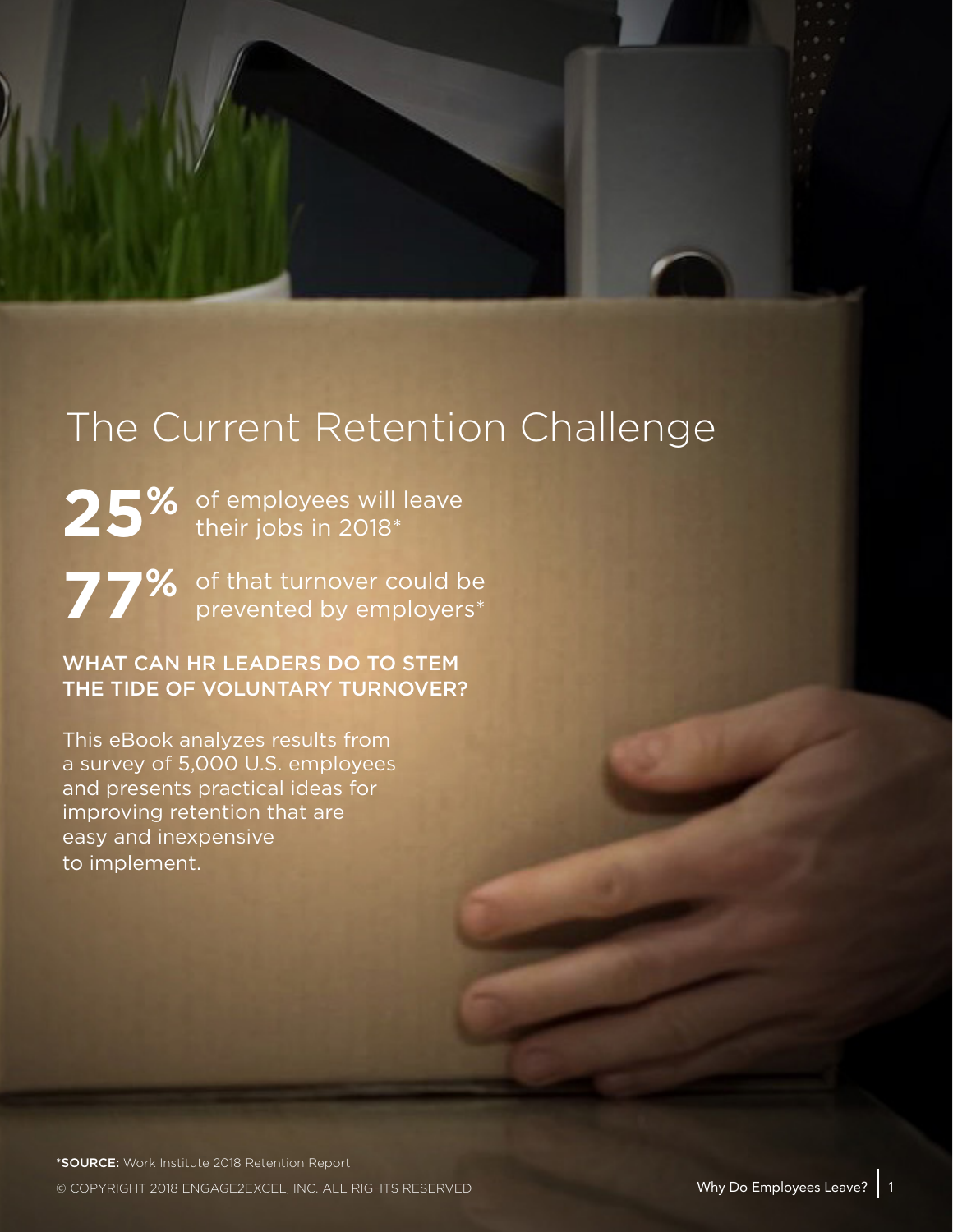## INTRODUCTION

# Our nationwide survey reveals why employees leave and what you can do about it.

Due to ever-increasing competition for top talent, employee retention has become a business-critical concern across all major industries. As the economy continues to perform well and the unemployment rate continues to decline, HR leaders need to understand the current drivers of employee turnover in order to improve the effectiveness of their retention initiatives.

To provide new, science-driven insights about why employees leave, the Trendicators research division of Engage2Excel conducted a regression analysis of data collected via our nationwide survey of 5,000 U.S. employees representing all major industry sectors and demographic groups. Our objective was to shed new light on the attitudes and perceptions of employees who responded affirmatively to the statement, "I am seriously considering leaving my organization in the next 12 months."

### **The findings presented in this report address four key questions:**

- **What are the top drivers of employee turnover in 2018?**
- **What are the greatest differences between employees who intend to stay and leave?**
- **How do turnover-intention levels differ between generations?**
- **Which industry sectors face the highest and lowest turnover risk in 2018?**

# Survey Demographics

**Number of Respondents:** 5,000

**Countries Represented:** United States

**Industries Represented:** All major industries

**Respondent Demographics:** U.S. adult workers in all job types with proportionate representation of gender, age group and racial/ethnic origin

**Margin of Error:** 95% confidence level; +/-1.5%

In addition to presenting an analysis of the survey results, this report also presents recommendations for overcoming negative perceptions of employees who intend to leave along with ideas for building more robust, engaging and effective retention programs.

"Why Do Employees Leave?" is the result of research and analysis conducted by Engage2Excel's chief scientific officer, Jack Wiley, Ph.D. As an internationally recognized author, consultant, researcher and instructor, Dr. Wiley has spent over three decades focusing on two big research questions: what employees most want and which organizational factors best promote employee engagement, performance confidence and business success.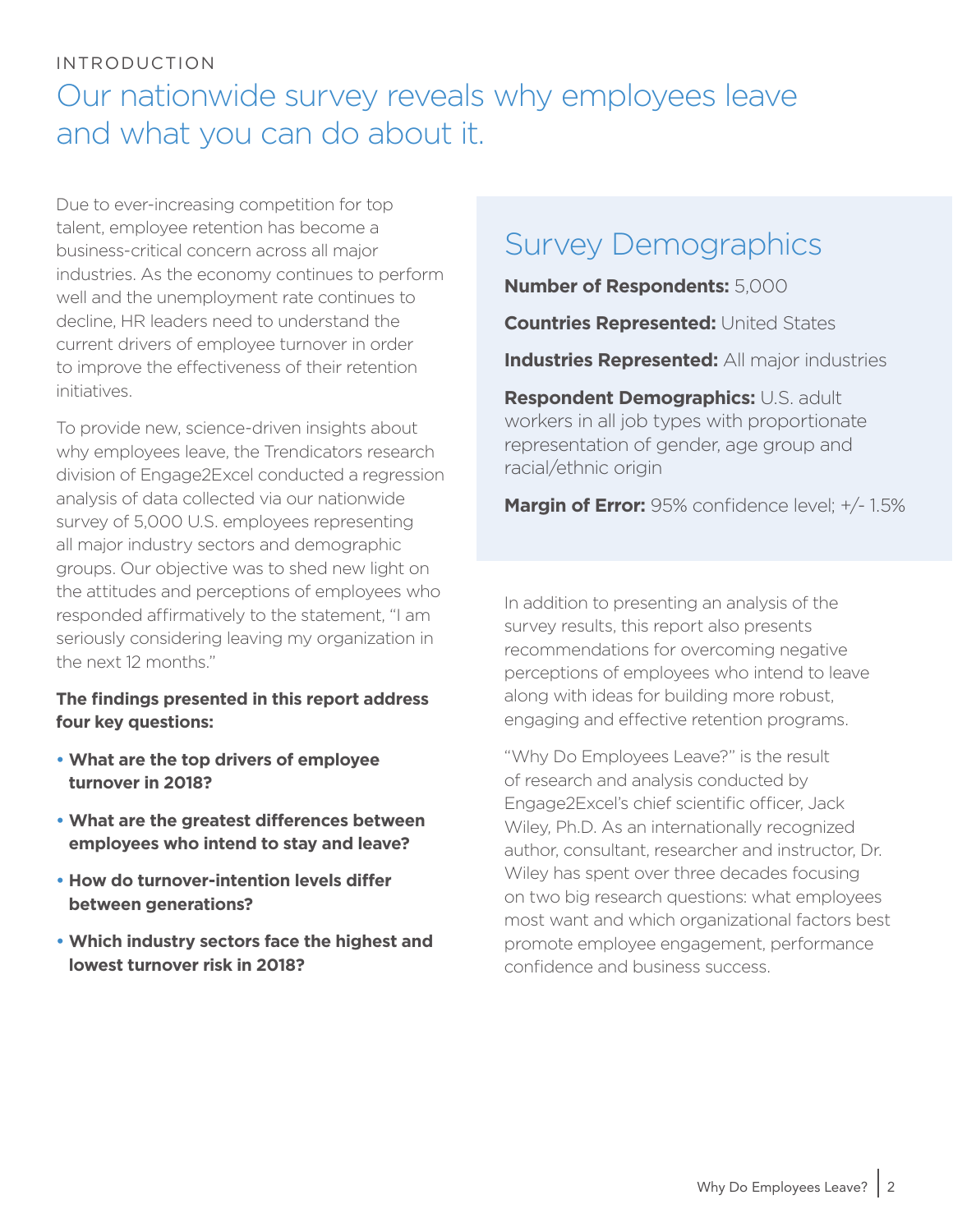# REGRESSION ANALYSIS What are the top drivers for intent to leave in 2018?

In order to understand employee intent to leave, we conducted a regression analysis of data from our nationwide survey of U.S. employees. This analysis revealed six survey items, listed in the table below, which had the greatest influence on an employee's response to the statement, "I am seriously considering leaving my organization in the next 12 months."

The left-hand column lists the topical category of each survey item. The far-right column shows the four top drivers for turnover intent in 2018. Our analysis reveals that the organizations best suited to retain employees are effective at pay for performance, creating a sense of confidence in the organization's future, ensuring employees feel a sense of career development opportunity, and making sure that employees are satisfied with the recognition they get for the work they do.

| <b>RESPECT</b><br><b>DIMENSION'</b>                      | <b>EMPLOYEE SURVEY ITEM</b>                                                  | <b>TOP</b><br><b>DRIVERS<sup>2</sup></b>                  |
|----------------------------------------------------------|------------------------------------------------------------------------------|-----------------------------------------------------------|
| <b>PAY</b>                                               | "My pay is directly related<br>to how well I perform."                       | <b>PAY FOR</b>                                            |
| <b>SECURITY</b>                                          | "I feel there is a promising future<br>for me at my organization."           | <b>PERFORMANCE</b>                                        |
| <b>EDUCATION</b><br><b>&amp; CAREER</b><br><b>GROWTH</b> | "My manager has made a personal investment<br>in my growth and development." | <b>CONFIDENCE</b><br><b>IN THE FUTURE</b>                 |
| <b>EDUCATION</b><br>& CAREER<br><b>GROWTH</b>            | "I can achieve my career goals<br>at this company."                          | <b>CAREER</b><br><b>DEVELOPMENT</b><br><b>OPPORTUNITY</b> |
| <b>RECOGNITION</b>                                       | "My manager treats me with<br>dignity and respect."                          | <b>SATISFACTION</b><br><b>WITH RECOGNITION</b>            |
| <b>RECOGNITION</b>                                       | "My manager provides me with recognition<br>and praise for doing good work." |                                                           |

**SOURCES: 1.** RESPECT is an acronym for the seven dimensions that employees most want from the organization in which they work: Recognition, Exciting Work, Security, Pay, Education and Career Growth, Conditions and Truth. **2.** Top drivers in 2018 are based on comparison with previously reported historical research, "Strategic Employee Research" (Wiley, 2010).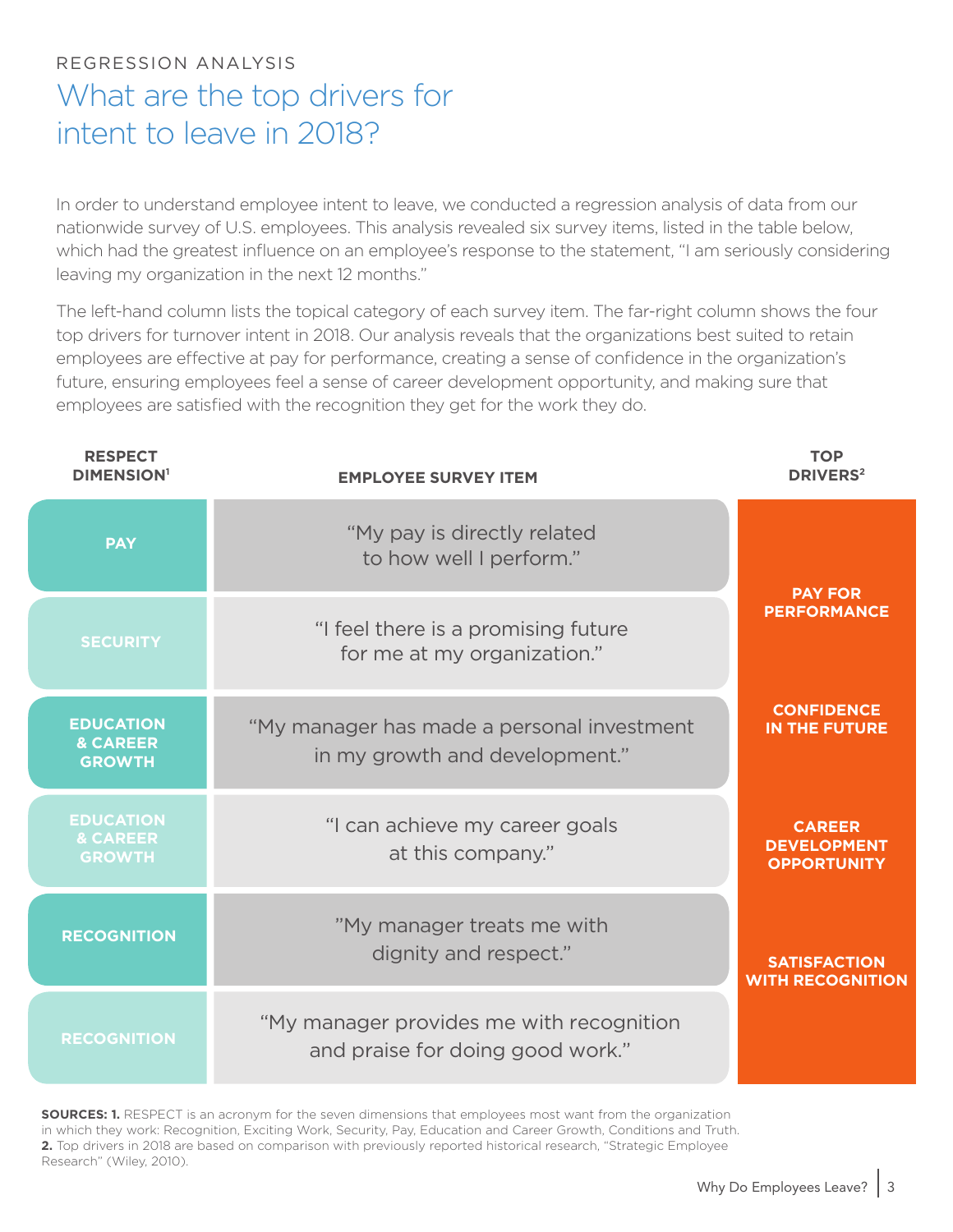## GAP ANALYSIS What are the greatest differences between employees who intend to stay and leave?

Of the six drivers for turnover-intention, four are, practically speaking, the same for employees who intend to leave and those who intend to stay. The two items where the sub-samples most differ are: "My pay is directly related to how well I perform" and, "My manager has made a personal investment in my growth and development." This suggests that the organizations doing a better job of retaining staff are those who attend to issues of fair compensation and whose managers are involved in the growth and development of subordinate employees. Fair compensation as a retention issue in 2018 would correlate with the employee-centric job market and the current rise in pay levels.

| <b>EMPLOYEE SURVEY ITEM</b>                                                     | <b>RESPECT</b><br><b>DIMENSION</b>                            | <b>INTEND TO STAY</b><br><b>INTEND TO LEAVE</b> |                        | <b>GAP</b>        |
|---------------------------------------------------------------------------------|---------------------------------------------------------------|-------------------------------------------------|------------------------|-------------------|
| "My pay is directly related<br>to how well I perform."                          | <b>PAY</b>                                                    | Favorable<br>37 <sup>%</sup><br>Favorable       | 69%                    | 32%               |
| "My manager has made a<br>personal investment in my<br>growth and development." | <b>EDUCATION</b><br><b>&amp; CAREER</b><br><b>DEVELOPMENT</b> | Favorable<br>48%<br>Favorable                   | 67%                    | 19%               |
| "My manager provides me<br>with recognition and praise<br>for doing good work." | <b>RECOGNITION</b>                                            | Favorable<br>Favorable                          | 81 <sup>%</sup><br>78% |                   |
| "I can achieve my career<br>goals at this company."                             | <b>EDUCATION</b><br>& CAREER<br><b>GROWTH</b>                 | Favorable<br>Favorable                          | 68%<br>68%             | $\mathbf{O}^{\%}$ |
| "I feel there is a promising<br>future for me at my<br>organization."           | <b>SECURITY</b>                                               | Favorable<br>Favorable                          | 68%<br><b>70%</b>      | -2*               |
| "My manager treats me<br>with dignity and respect."                             | <b>RECOGNITION</b>                                            | Favorable<br>Favorable                          | 85%<br>87 <sup>%</sup> | -7%               |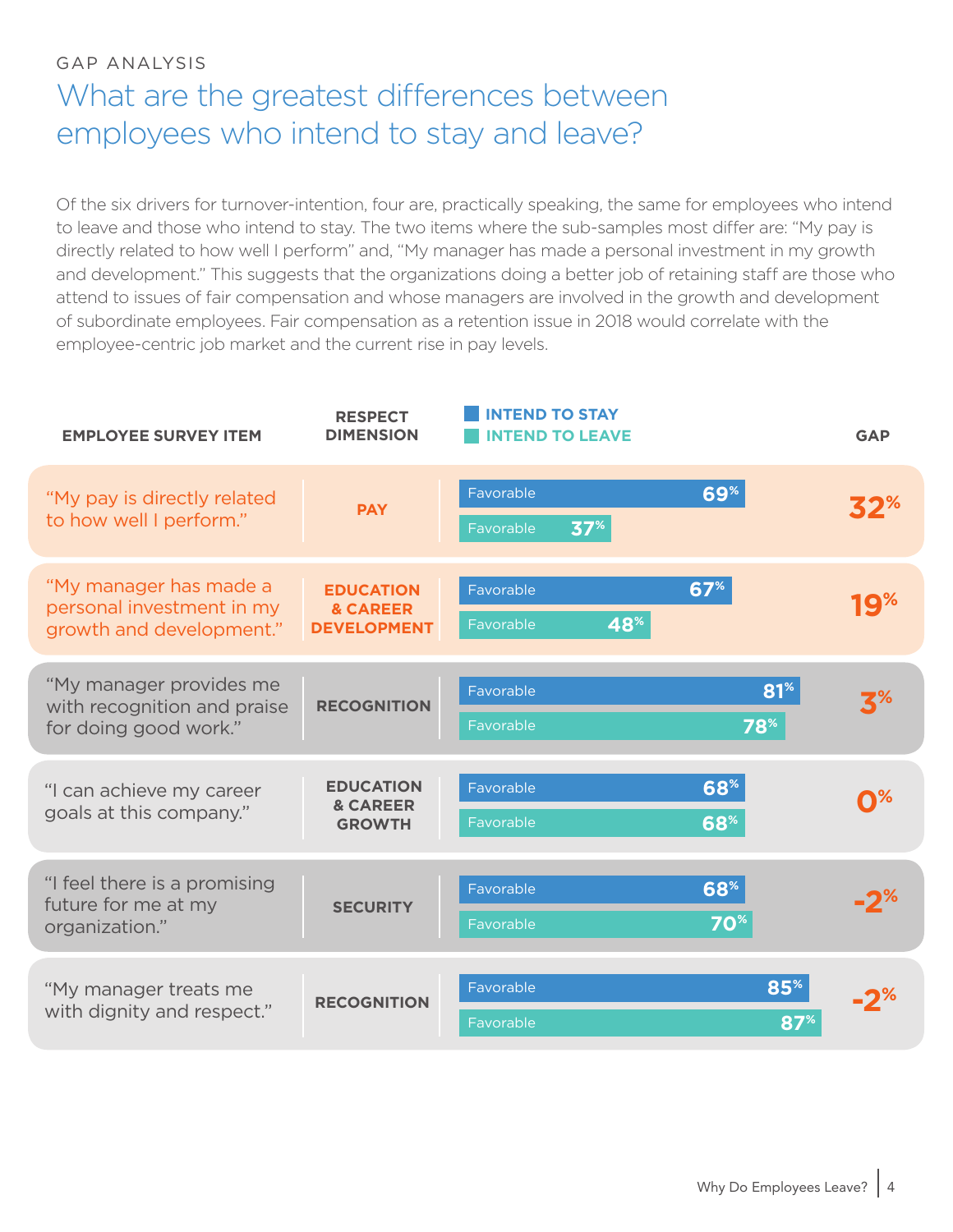# GENERATIONAL DIFFERENCES How do turnover-intention levels differ between generations?



INDUSTRY ANALYSIS Which industry sectors face the highest and lowest turnover risk in 2018?

Percentage of employees who are considering leaving by industry:

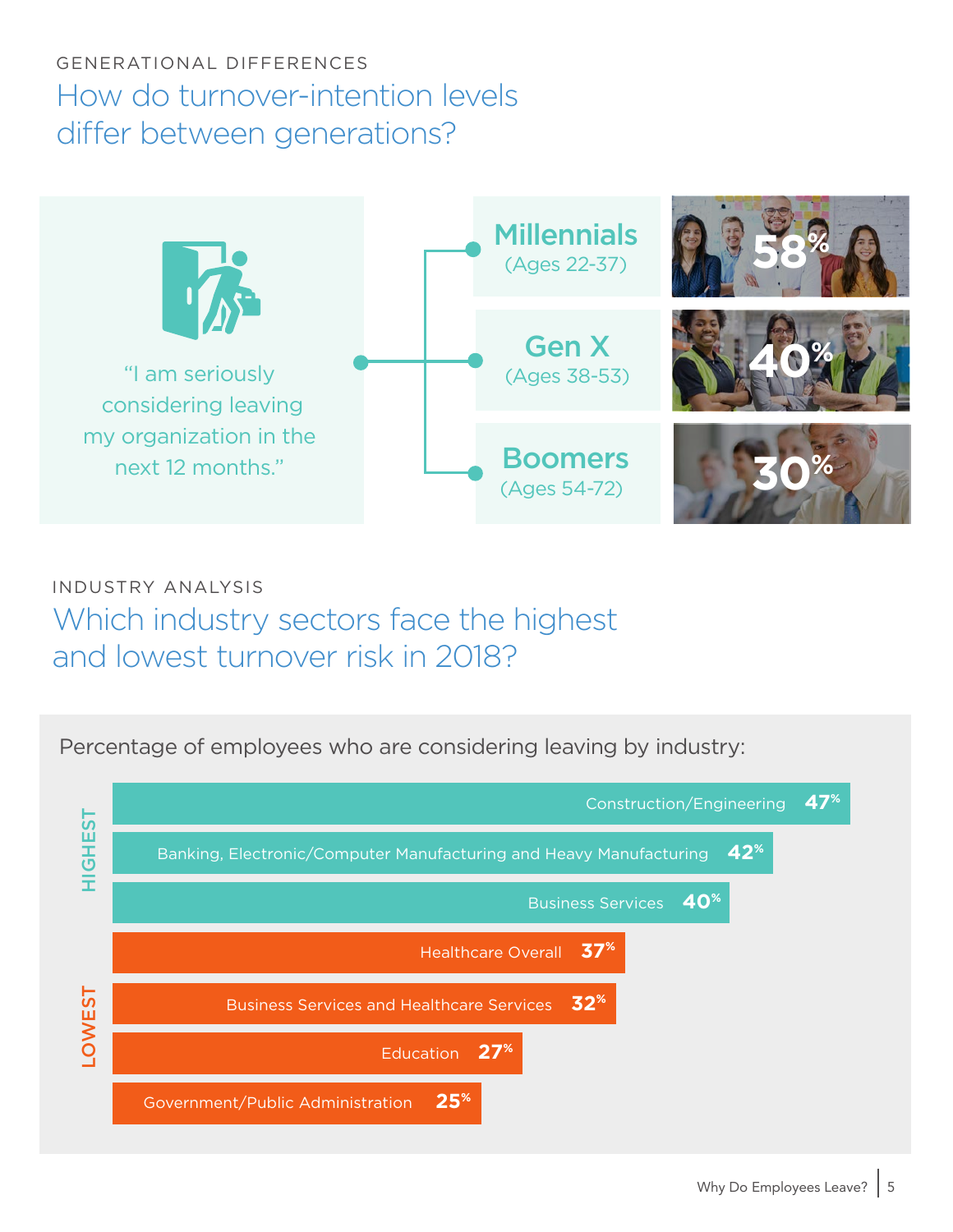#### RECOMMENDATIONS

# How can you overcome the negative perceptions of employees who intend to leave?

Depending on your industry, the percentage of employees who are seriously considering leaving in the next 12 months ranges from 25% to 47%, and this percentage is highest (58%) among millennials. The following are practical recommendations for what you can do to address the negative perceptions that have the greatest influence on employees who intend to leave.

"My pay is directly related to how well I perform."

**PAY Find out what fair pay means:** Discover what your employee is expecting in terms of pay and what he/she believes constitutes fair pay. This one-to-one discussion will help clear up misconceptions.

> **Understand what rewards your employee values:** Tailor rewards to employee preferences. Remember that consistent recognition and praise can be a great alternative to monetary rewards.

**Link pay and rewards to performance:** Employees should easily be able to see how their effort, performance and rewards are linked. Linking pay to performance for employees creates a greater sense of responsibility, job ownership and control over their pay and rewards.

#### **EDUCATION & CAREER GROWTH**

"My manager has made a personal investment in my growth and development."

**Make a personal investment:** Employees want to feel that you are personally invested. Sit down and create an individualized development plan.

**Offer flexible opportunities:** Ensure that engaging in career development opportunities doesn't leave your employee feeling overwhelmed. Consider less time-restricted opportunities such as mentoring, job shadowing and mobile learning opportunities.

**Tailor training and development opportunities:** Each employee has a different set of knowledge, skills and abilities; therefore, a one-size-fits-all approach may not work.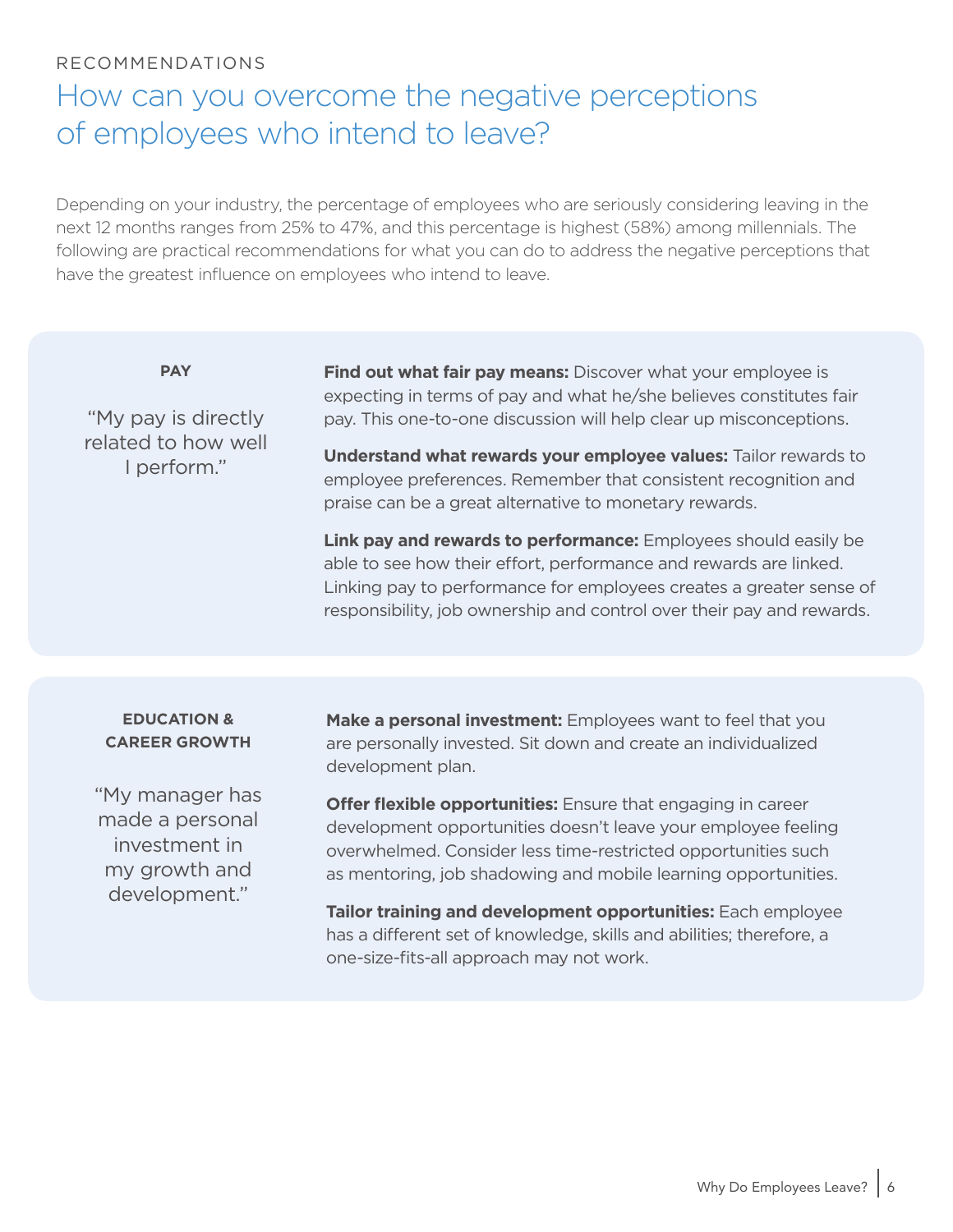#### RECOMMENDATIONS

# How can you build a more robust, engaging and effective retention program?

The recommendations on the previous page address the drivers that most influence the stay-leave decision. However, our turnover-intention analysis also reveals that organizations best suited to retain employees excel at: making sure employees are satisfied with the recognition they receive for the work they do, ensuring that employees feel a sense of career development opportunity, enabling employees to feel they have a promising future and treating employees with dignity and respect. Consider the following recommendations for creating a more robust, engaging and effective employee retention program.

"My manager provides me with recognition and praise for doing good work."

**RECOGNITION Tie recognition to business objectives:** Linking recognition to the organization's strategy and goals helps employees know exactly how they are contributing to the organization's long-term success. For example, if an organization-wide goal is to increase overall customer satisfaction, reward employees when you see them exhibiting outstanding service to a customer.

> **Celebrate the big and small wins:** Celebrations function as prime motivators and rewards, expressing that the organization places a high level of importance on employee involvement in meeting goals. When only focusing on big wins, recognition can be too infrequent. To keep employees engaged, it is important to pinpoint and recognize small wins along the way.

#### **EDUCATION & CAREER GROWTH**

"I can achieve my career goals at this company."

**Ask employees what they need:** Regularly soliciting ideas for the development of your employees can help you understand what they want and give you fresh, new ideas. There are two useful questions to ask your employees: 1) What skills are you looking to develop? and 2) How can I help you grow?

**Incorporate growth opportunities into the strategic plan:**  Opportunities for training and development should be considered in both the organization's and department's strategic plans. Incorporating these opportunities sets the stage for the budgetary and time considerations needed to effectively provide training opportunities.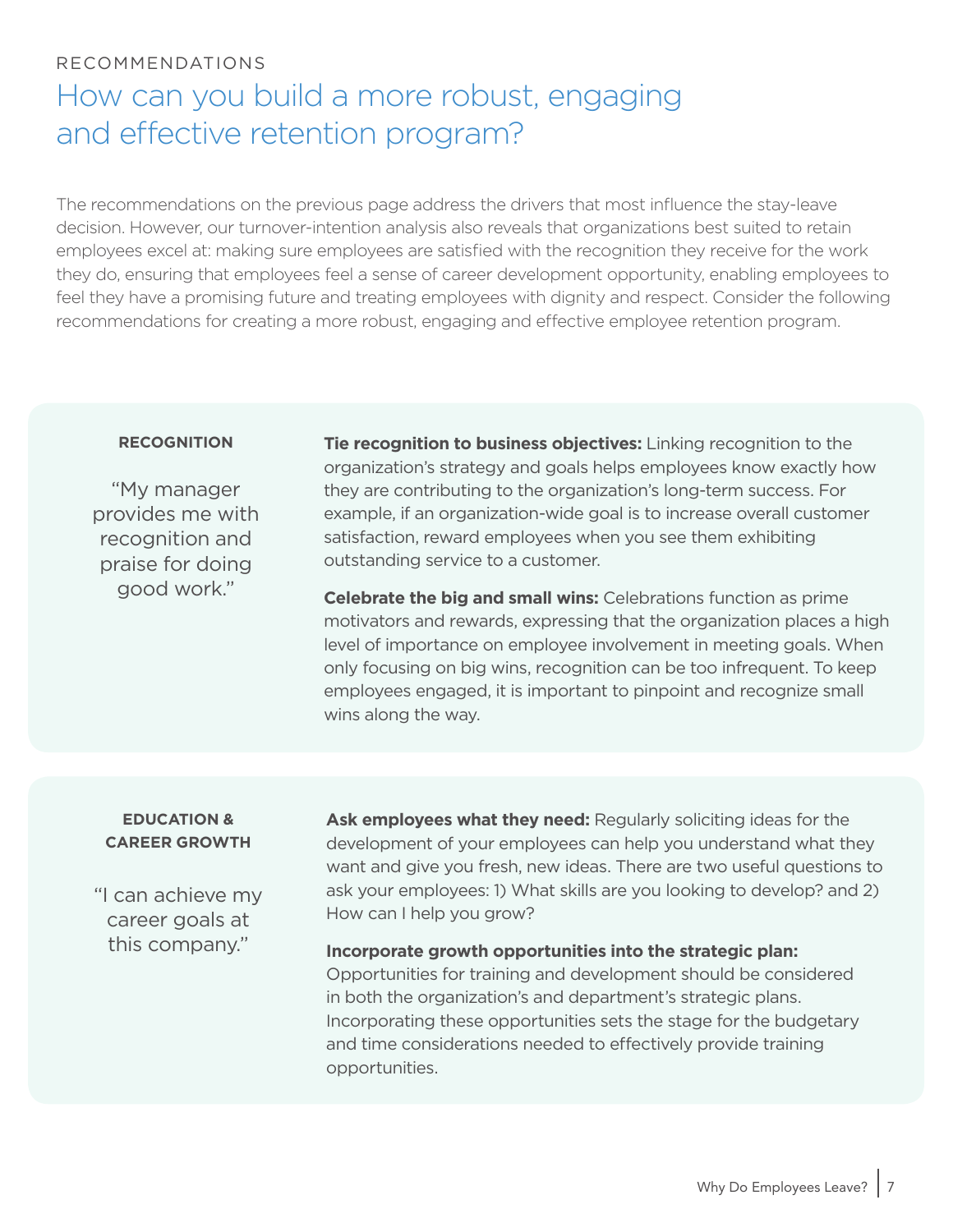#### RECOMMENDATIONS CONTINUED

"I feel there is a promising future for me at my organization."

**SECURITY Investigate what employees want from their job:** Frequently talk with employees and discuss what they want from their jobs regarding longterm employment and career development. Discussing the future can help instill a sense of security and confidence in the organization.

> **Become acquainted with employees:** Get to know your employees on a personal level. Ask about their hobbies outside of work or other personal preferences. Being interested in your employees' personal lives can demonstrate that you are committed.

**Inform employees of current and future opportunities:** If an organization's managers and leaders make it clear that gaining skills and experience is likely to result in continued employment, employees are likely to behave in ways that lead to the desired result. Because of this, it is important to keep employees aware of opportunities that may help them gain these worthwhile skills.

"My manager treats me with dignity and respect."

**RECOGNITION Treat all employees with respect:** Treat all employees, no matter their differences (e.g., race, gender, age, religion, sexual orientation), with dignity and respect. Implement policies and procedures consistently so employees feel they are treated fairly and equally. Perceived inconsistency of the recognition system may demotivate employees.

> **Ensure each employee knows his or her importance:** Employees want to feel as though the organization appreciates both their work and well-being. Emphasize to your employees how their individual work contributes to the organization as a whole.

> **Initiate a formal length-of-service program:** Found in over 75% of organizations, these programs are most favored by millennials. Leaders can demonstrate recognition of tenure by acknowledging employees' accomplishments throughout their time in the organization and celebrating work anniversaries and milestones. Be sure to start these programs early in the employment journey during the onboarding phase.